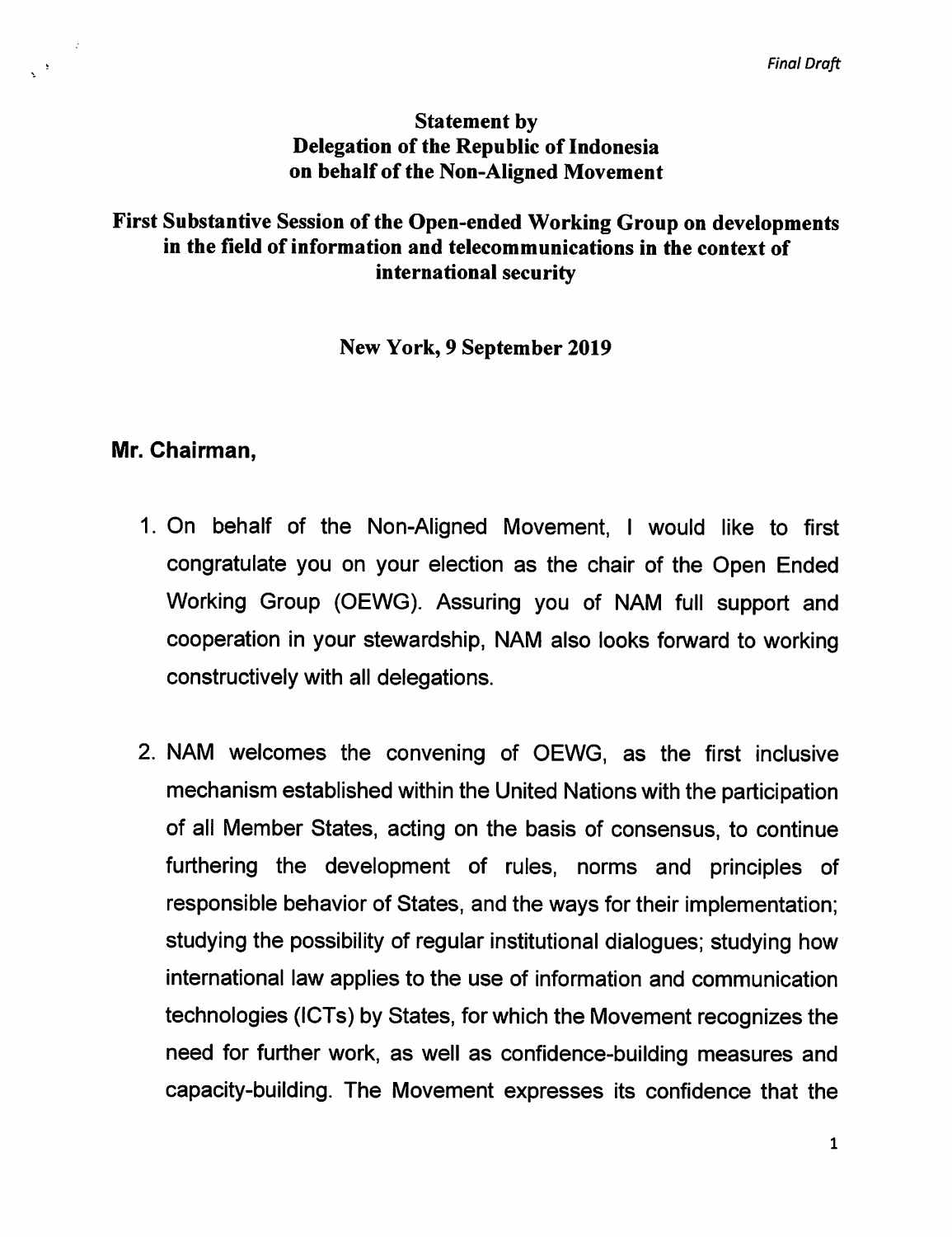OEWG would contribute towards international efforts to safeguard cyberspace from becoming an arena of conflict.

- 3. In this regard, NAM acknowledges the fact that the issues have been addressed in various platforms within the UN. The Movement also acknowledges that the engagement with relevant stakeholders should be in accordance with the UN General Assembly Resolution 73/27, the principle of non objection basis and preserving the intergovernmental nature of OEWG.
- 4. NAM confirms the conclusions of the Group of Governmental Experts on Developments in the Field of Information and Telecommunications in the Context of International Security (GGE), in its 2013 and 2015 reports, that international law, and in particular the UN Charter is applicable and essential to maintaining peace and stability and promoting an open, secure, stable, accessible and peaceful ICT environment. NAM reiterates the importance of ensuring that the use of such technologies is fully in accordance with the purposes and principles of the UN Charter, international law and, especially, the principles of sovereignty, sovereign equality, non-interference in internal affairs, refraining from the threat or use of force in international relations, peaceful settlement of dispute, respect for human rights, and adhering to the well-established principle of peaceful coexistence among States.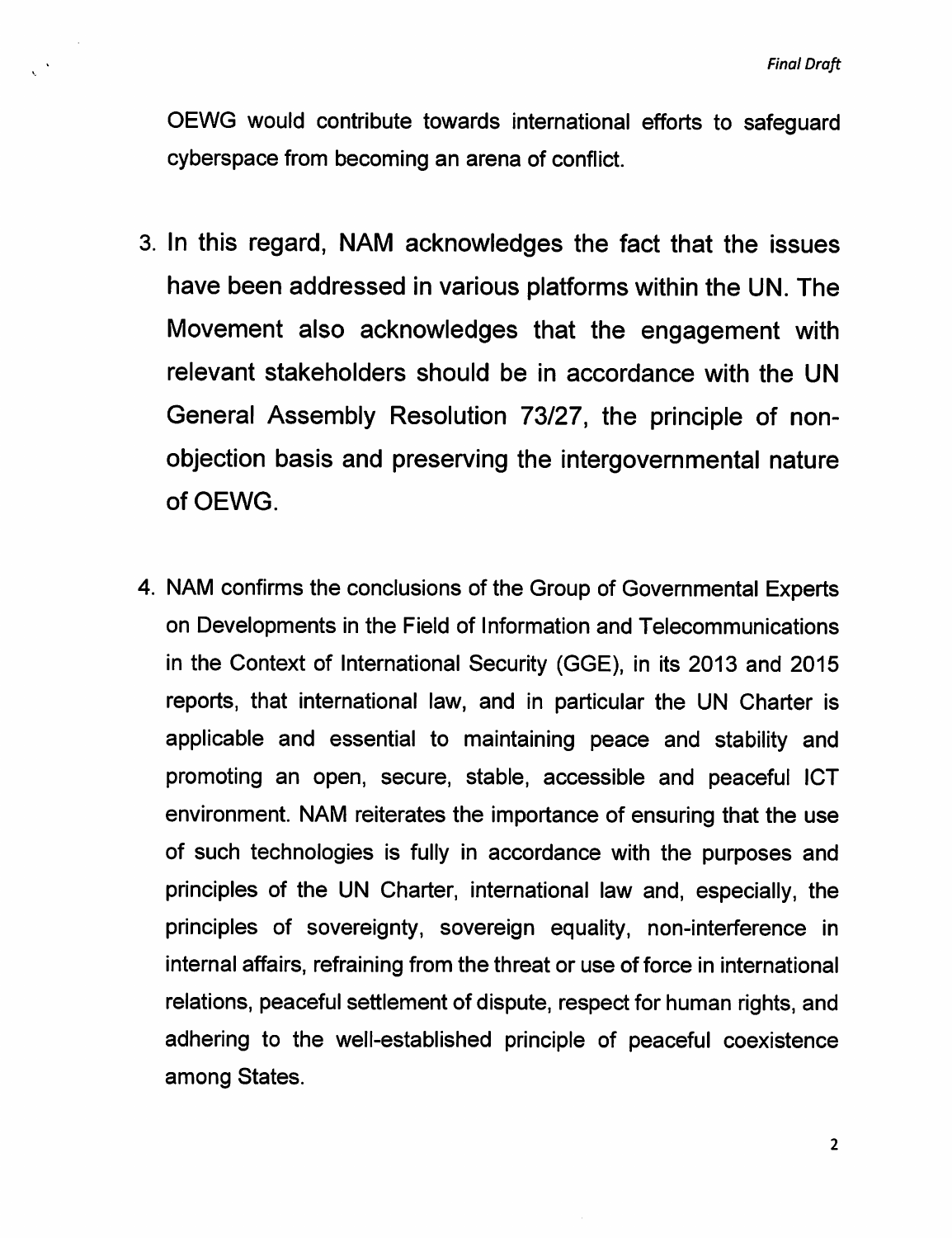Final Draft

- 5. While NAM notes the positive benefits of ICTs and their contribution to development and encourages States to implement the norms, rules and principles for the responsible behavior of States, as this will contribute to increasing stability and security in cyberspace, the Movement is concerned with the cases of illegal and malicious use of new ICTs to the detriment of Members States of the Movement and expresses strong condemnation and rejection to those violations.
- 6. NAM also expresses its concern regarding the militarization and weaponization of cyberspace through the development of cyber offensive capabilities in a manner that would turn cyberspace into a theater of military operations.
- 7. Furthermore, NAM is alarmed at the increase in incidents of malicious use of ICTs by States and Non-State Actors and calls for timely action within the UN context with a view to developing rules, norms, and confidence building measures for responsible behavior in this domain.
- 8. The Movement stresses that the development of any international legal framework to address issues related to the use of ICTs with implications on international peace and security should take into account the concerns and interests of all States and be based on consensus and pursued within the UN with the active and equal participation of all States. NAM further underscores that such a legal framework, together with a multilateral inclusive institutional platform